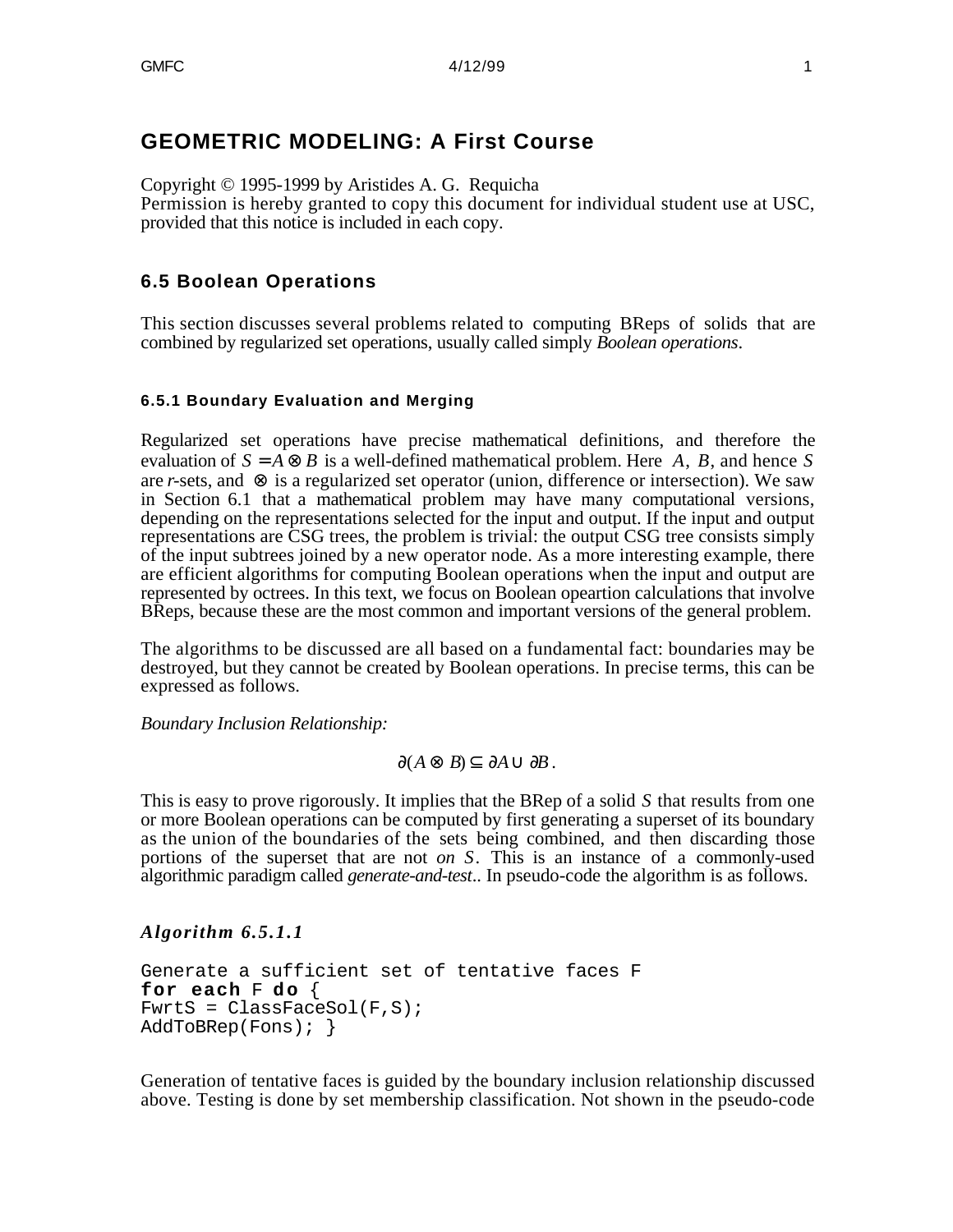above (and in the algorithms to be discussed in the next subsections) is a clean-up phase, in which adjacent faces lying on the same surface are merged, and links required by the specific BRep scheme being used are established. (It is possible to clean up as you go, by using a sophisticated AddToBRep routine. This makes the code harder to understand, and will be ignored in this text.)

A sufficient set of faces is any set that includes *S* . The boundary inclusion relationship immediately suggests that we use the faces of *A* and the faces of *B* to compute the BRep of  $S = A$  *B*. If we do that, we have a boundary merging problem, which can be defined as follows.

*Boundary Merging:*

Given: BRep of A and BRep of B Find: BRep of  $S = A$  *B* 

Suppose now that *A* and *B* have CSG representations. Applying the inclusion relationship recursively down each subtree, we conclude that the set of all the faces of all the primitives in the CSG representation of *S* also is a sufficient set. If we use this set we have a nonincremental boundary evaluation problem.

*Non-Incremental Boundary Evaluation:*

Given: CSG representation of *S* Find: BRep of *S*

This is a pure representation-conversion problem, in which we convert a CSG tree into a BRep. A variation on this problem consists of converting a hybrid CSG/BRep into a BRep. Suppose that we represent *S* by a CSG tree in which the leaves are not primitive. Instead, they are solids represented by BReps. Now we use the faces of the leaf BReps as the set of tentative faces. (This approach was used in the boundary evaluator of the PADL-2 system.) Boundary merging is a special case of this problem in which the right and left subtrees are leaves, represented by BReps.

Non-incremental boundary evaluation can be useful, for example, to de-archive a stored object defined in CSG. However, it is inadequate to support interactive design. Suppose that a user is constructing an object by applying successive Boolean operations. A good user interface must show the user the result of each operation. This is normally done by computing a BRep and generating a graphic display from the BRep. If boundary evaluation were non-incremental, each small change in the object would cause a complete reevaluation of the boundary—a slow and inefficient approach. What is needed is a method for updating the boundary incrementally as the user constructs the object.

### *Incremental Boundary Evaluation:*

Given: CSG representation of *S*, and BReps of its subtrees *A* and *B* Find : BRep of *S*

Note that we could solve the incremental boundary evaluation problem by recursive application of a boundary merging algorithm, or we could ignore intermediate BReps and compute the final BRep for *S* non-incrementally (and slowly). But there are nonincremental evaluation methods that exploit both boundary information and CSG classification algorithms, and are worth studying.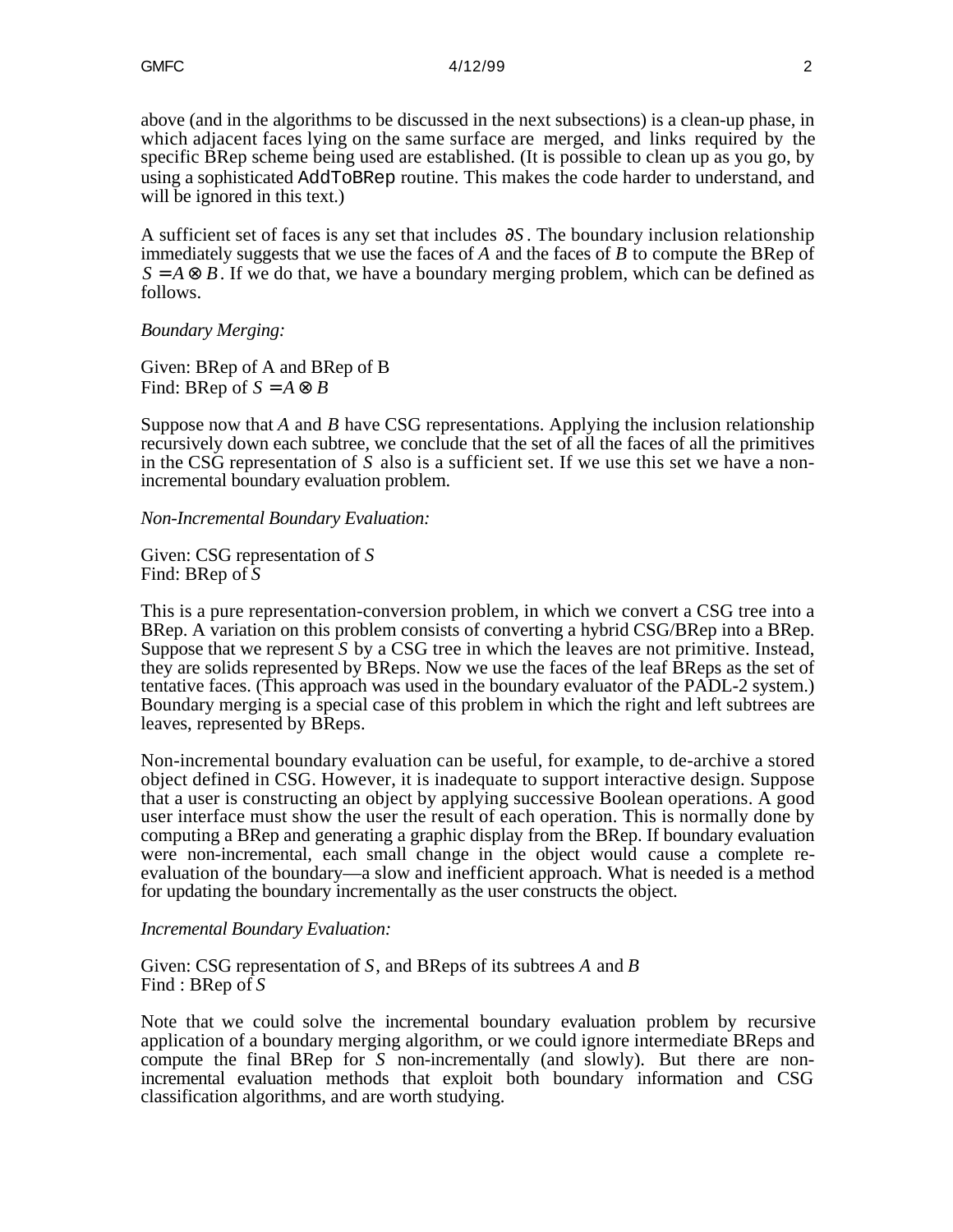Algorithm 6.5.1.1 could be implemented by writing a suitable face classifier. However, it is more profitable to look directly for the edges of the resulting solid. These edges are the primary components of the face representations that appear in the BRep of *S*. The next subsections discuss edge-based generate-and-classify algorithms for non-incremental boundary evaluation anf for boundary merging.

#### **6.5.2 The Generate-and-Test Paradigm for Edges**

The basic algorithm is similar to the face-based generate-and-test Algorithm 6.5.1.1. We generate a sufficient set of tentative edges and then classify them. There is a subtlety. All we need to do in the face-based algorithm is to extract the *on* subset of each face, but now there may be portions of curves that are *on S* and yet they are not edges of the BRep of *S*. The example in Figure 6.5.2.1 illustrates the issue. We assume that our BRep's faces are cfaces, i.e., connected, maximal subsets lying on primitive surfaces. In the figure we subtract the block *B* from the L-shaped object *A*. Edge *E* is *on S* but it is not an edge of the face *F* of *S*. It lies in the interior of th *F*. These edges can be immediately discarded by checking their neighborhoods. If the neighborhood indicates that the sector filled with material is bounded on both extremes by the same surface, then the edge is on the boundary of *S* but is not the boundary of a face of *S*. The generate-and-test algorithm for edges follows.



Figure 6.5.2.1 – The tentative edge *E* is *on*  $S = A - B$  but is not an edge in its BRep. (3-D view at the top, and section view at the bottom.)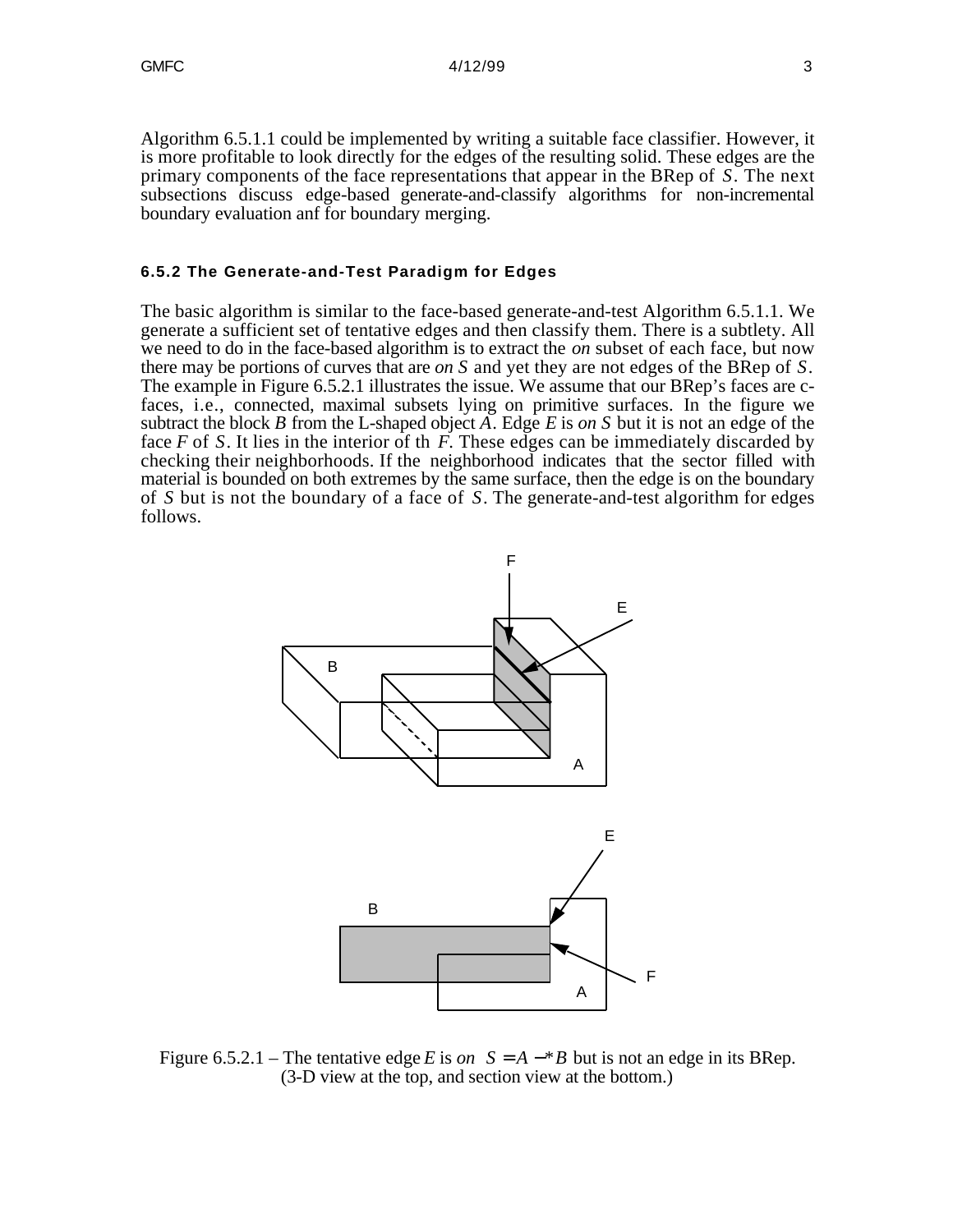# *Algorithm 6.5.2.1*

```
Generate a sufficient set of tentative edges E
for each tentative edge E do {
EwrtS = ClassCurvesol(E,S);if not SingleSurf(NbhdSol(EonS,S)) then AddToBRep(EonS); }
  // SingleSurf is true if the neighborhood is bounded
  // by the same surface on both extremes.
```
Here we are again ignoring the clean-up phase, in which the resulting edges are properly linked to the BRep structure, and so on. Note that it is very easy to group the edges into potential faces simply by remembering on which surfaces they lie. This information is available from the edge generation phase, as we will see shortly.

Two issues remain to be addressed: how to generate tentative edges, and how to classify them. The second was discussed earlier, in the section on curve/solid classification. We can use edge classification procedures based either on CSG or BReps, depending on which of these representations is available.

Unlike faces, new edges can be generated by Boolean operations. Because of the boundary inclusion relationship, however, any edge of the resulting solid must be a subset of one or more of the faces in a sufficient set of tentative faces. Figure 6.5.2.2 shows that the edges of a Boolean composition are either (i) subsets of the edges of the objects being combined or (ii) the intersection of two faces from different objects. We call the first *self-edges*, and the second *cross-edges*. Therefore we generate tentative edges by collecting all the selfedges of the objects being combined, and intersecting pairs of their faces to produce crossedges. In practice, intersecting faces is difficult, because the faces can be of arbitrary complexity. Instead, we can generate an over-sized cross-edge, for example, by intersecting two supersets of the faces. For planar faces the simplest supersets are rectangles. These are very easy to intersect and, provided that each encloses a face, produce a tentative edge that is larger than necessary. This does not affect the correctness of the algorithms because tentative edges are classified and only their *on* subsets are output.



Figure 6.5.2.2 – Tentative edge generation

We are now ready to present simple but complete algorithms for Boolean operations. In the sequel, we assume that BReps contain face and edge neighborhoods.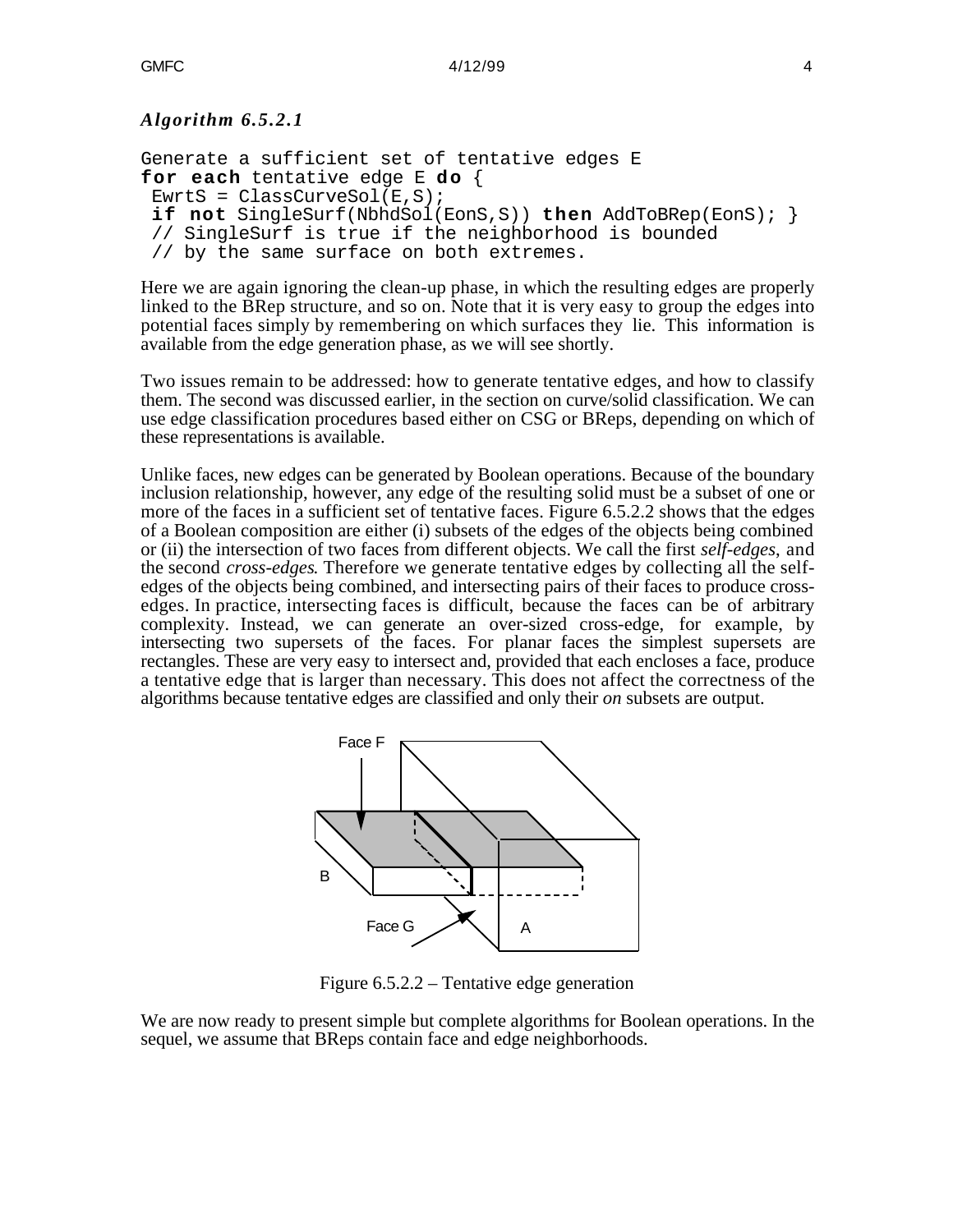## **6.5.3 Incremental Boundary Evaluation**

We are given both a BRep and a CSG tree for two solids *A* and *B* and we want to compute the BRep of  $S = A$  *B*. We consider as tentative faces the faces of *A* and the faces of *B*. Thus, the edges of *A* and *B* are the self-edges in the tentative edge generation step. Crossedges are produced by intersecting supersets of the faces of *A* with supersets of the faces of *B.* These supersets can be, for example, faces of primitives, which normally are simple shapes.

After the tentative edges are generated, they must be classified with respect to *S*. We do this by using the CSG representation of *S* and the classification algorithms for CSG. Note that the classification of the self-edges of *A* with respect to *A* is known: the edges are *on A* and their neighborhoods are available in the BRep of *A*. Therefore we simply classify them with respect to *B* and combine the results to get the classification with respect to *S*. Similarly, the self-edges of *B* can be classified only with respect to *A* and the results combined with the known classifications with respect to *B*.

A complete algorithm in pseudo-code follows. (This algorithm is a simplified version of PADL-2's boundary evaluator.)

# *Algorithm 6.5.3.1*

```
for each face F of A do \frac{1}{2} Self-edges of A
 for each self-edge E of F do {
  EwrtA = (E, NbhdSol(E, A)); // Read from the BRep of A
  EwrtB = ClassEdgeSolC(E,B); // Use CSG classification
   EwrtS = CombClassEdgeSolC(EwrtA, EwrtB, );
   if not SingleSurf(NbhdSol(EonS,S)) then AddToBRep(EonS);
   }
  }
for each face F of B do \frac{\pi}{3} // Self-edges of B
 for each self-edge E of F do \{EwrtB = (E, NbhdSol(E, B)); // Read from the BRep of B
  EwrtA = ClassEdgeSolC(E,A); // Use CSG classification
   EwrtS = CombClassEdgeSolC(EwrtA, EwrtB, );
   if not SingleSurf(NbhdSol(EonS,S)) then AddToBRep(EonS);
   }
  }
for each face F of A do \frac{1}{2} Cross-edges
 for each face G of B do {
   if not Surf(F) == Surf(G) then {
   E = F' G'; // Use supersets: F' F, G' G
   EwrLS = ClassEdgeSolC(E, S) if not SingleSurf(NbhdSol(EonS,S)) then AddToBRep(EonS);
    }
   } // B face loop
  } // A face loop
```
This algorithm has obvious inefficiencies, which are easy to fix. For example, cross-edges are computed twice.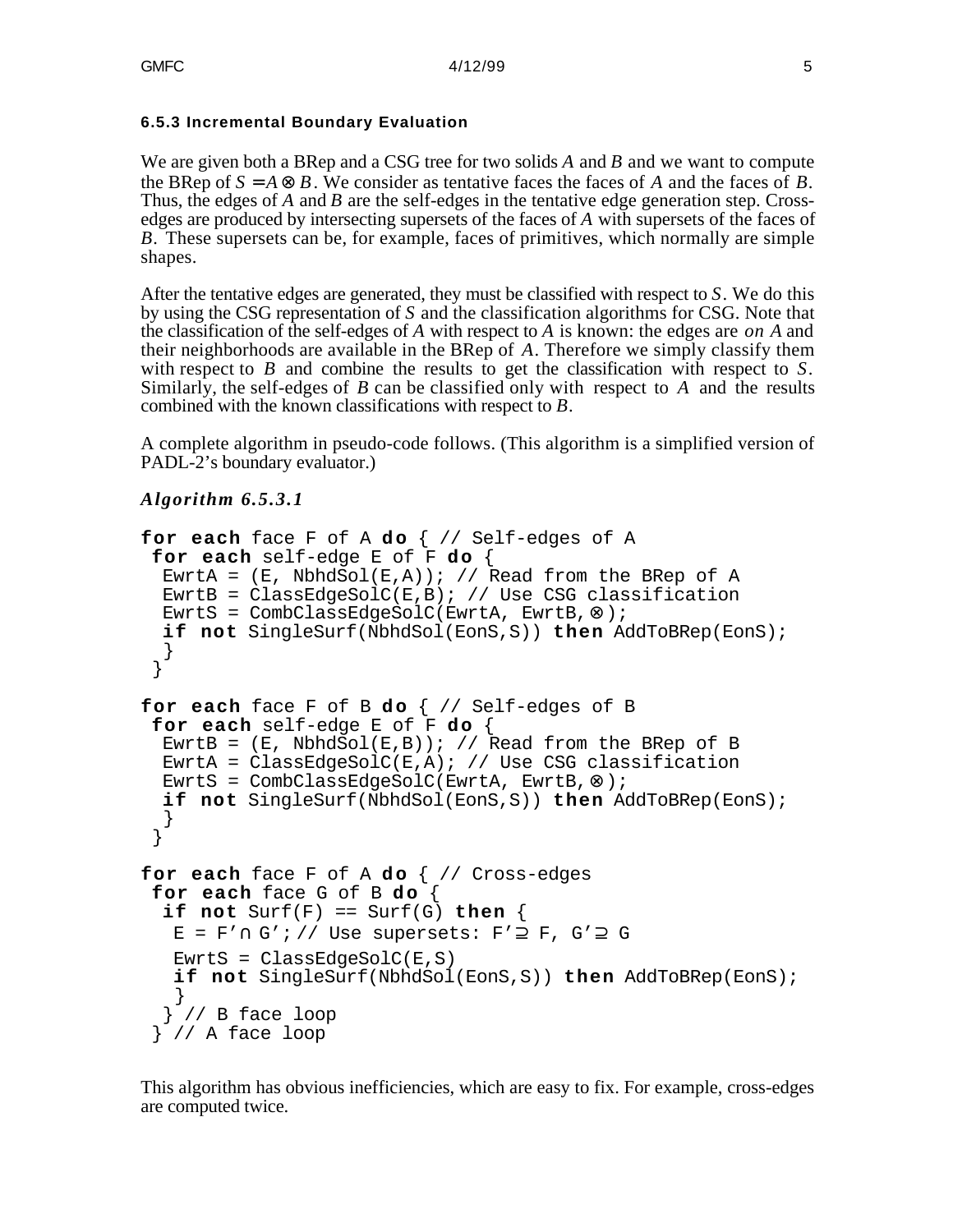#### **6.5.4 Boundary Merging**

Now we are given the BReps of solids *A* and *B* and we want to compute the BRep of  $S = A$  *B*. We can use Algorithm 6.5.3.1 provided that we replace the edge/solid classification routines with their BRep counterparts. These were discussed earlier, in Section 6.3.3.

Instead of classifying the cross-edges with respect to the two solids *A* and *B* by using BRep algorithms, we can use face/edge operations, as shown in Figure 6.5.4.1. Observe that the intersection of the two faces  $F$  and  $\tilde{G}$  in the figure consists of two segments. One is a self-edge of *G* and the other is the intersection of the 2-D *interiors* of *F* and *G*, regularized in 1-D. The self-edge need not be considered here because it is processed within the self-edge loops of the algorithm. Therefore, what we need to compute is

$$
E=r_1(i_2F-i_2G),
$$

where the interiors are in the 2-D topologies of the host surfaces of the faces, and the regularization is in the 1-D topology of the host line of the cross-edge*C*. Now

$$
i_2F
$$
  $i_2G$   $C$   $(i_2F$   $C)$   $(i_2G$   $C) = i_2F$   $i_2G$ .

Regularizing and using the standard notation for classification results yields

$$
E = r_1((i_2F \quad C) \quad (i_2G \quad C)) = CinF^{-1}CinG,
$$

where the regularized intersection is in 1-D.



Figure 6.5.4.1 – Edge/face operations

Therefore the procedure is a follows. First we generate an oversized cross-edge *C* as before, *i.e.*, by intersecting supersets of the two faces *F* and *G* under consideration. Then we classify the edge with respect to each of the faces, and combine the results by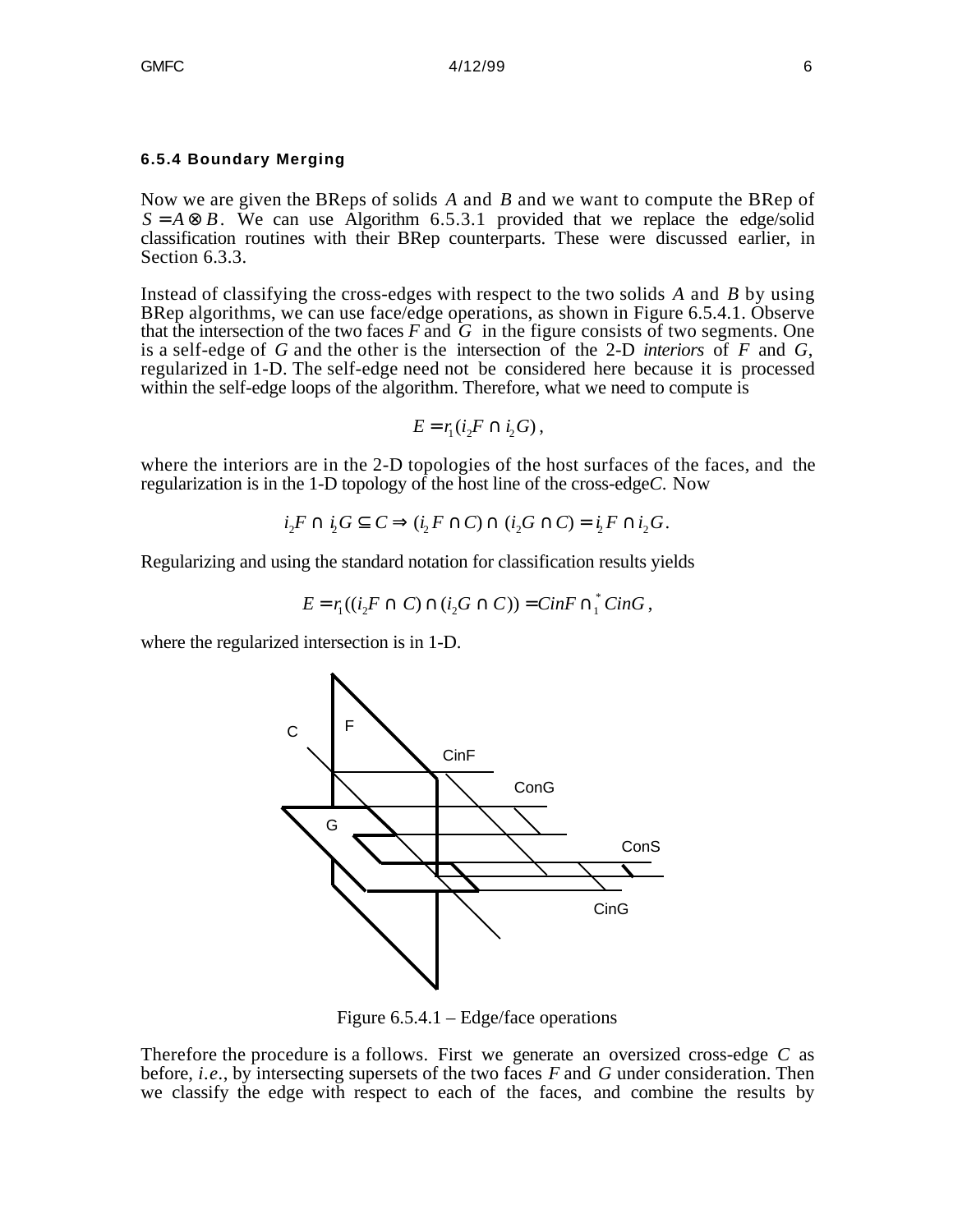intersecting the two *in* subsets. We classify the cross-edge *C* with respect to faces *F* and *G* by using a 2-D edge/face classifier for faces represented by their boundaries. Note that the edge *E* thus computed always has a partially full neighborhood with respect to*S*, regardless of the Booelan operator used to combine *A* and *B*. In other words, *E* is an edge of *S*. Therefore  $E = ConS$ , and we don't need to further classify it.

A complete algorithm for boundary merging that uses the face/edge procedures just described follows.

```
Algorithm 6.5.4.1
```

```
for each face F of A do { // Self-edges of A
 for each self-edge E of F do {
  EwrtA = (E, NbhdSol(E, A)); // Read from the BRep of A
  EwrtB = ClassEdgeSolB(E,B); // Use BRep classification
   EwrtS = CombClassEdgeSol(EwrtA, EwrtB, );
   if not SingleSurf(NbhdSol(EonS,S)) then AddToBRep(EonS);
   }
  }
for each face F of B do \frac{1}{2} Self-edges of B
 for each self-edge E of F do {
  EwrtB = (E, NbhdSol(E, B)); // Read from the BRep of B
  EwrtA = ClassEdgeSolB(E,A); // Use BRep classification
   EwrtS = CombClassEdgeSol(EwrtA, EwrtB, );
   if not SingleSurf(NbhdSol(EonS,S)) then AddToBRep(EonS);
   }
  }
for each face F of A do { // Cross-edges
 for each face G of B do {
  if not Surf(F) == Surf(G) then {
   C = F' G'; // Use supersets: F' F, G' G
   CwrtF = ClassEdgeFaceB(C,F);CwrtG = ClassEdgeFaceB(C,G);E = RegInt1(CinF,CinG); // Regularized intersection in 1-D. E = ConS
   NbhdSol(E, S) = CombhbhdSol(NbhdSol(E, A), NbhdSol(E, B), );
    // The Nbhds of E with respect to A and B are copied from
    // the BReps of A and B
    if not SingleSurf(NbhdSol(E,S)) then AddToBRep(E);
    }
  }^{\prime} // B face loop
  } // A face loop
```
Cross-edge processing requires a ClassEdgeFaceB procedure, which is the 2-D analog of the ClassEdgeSolB procedure discussed in Section 6.3.3. Recall that ClassEdgeSolB invoked a transition evaluation routine, which used the neighborhoods with respect to the solid for the points in the intersection list. These neighborhoods were assumed to be stored in the BRep with the face representations. Similarly, ClassEdgeFaceB will need access to neighborhoods *with respect to faces* for the points of intersection between *C* and the edges of each face. These neighborhoods are not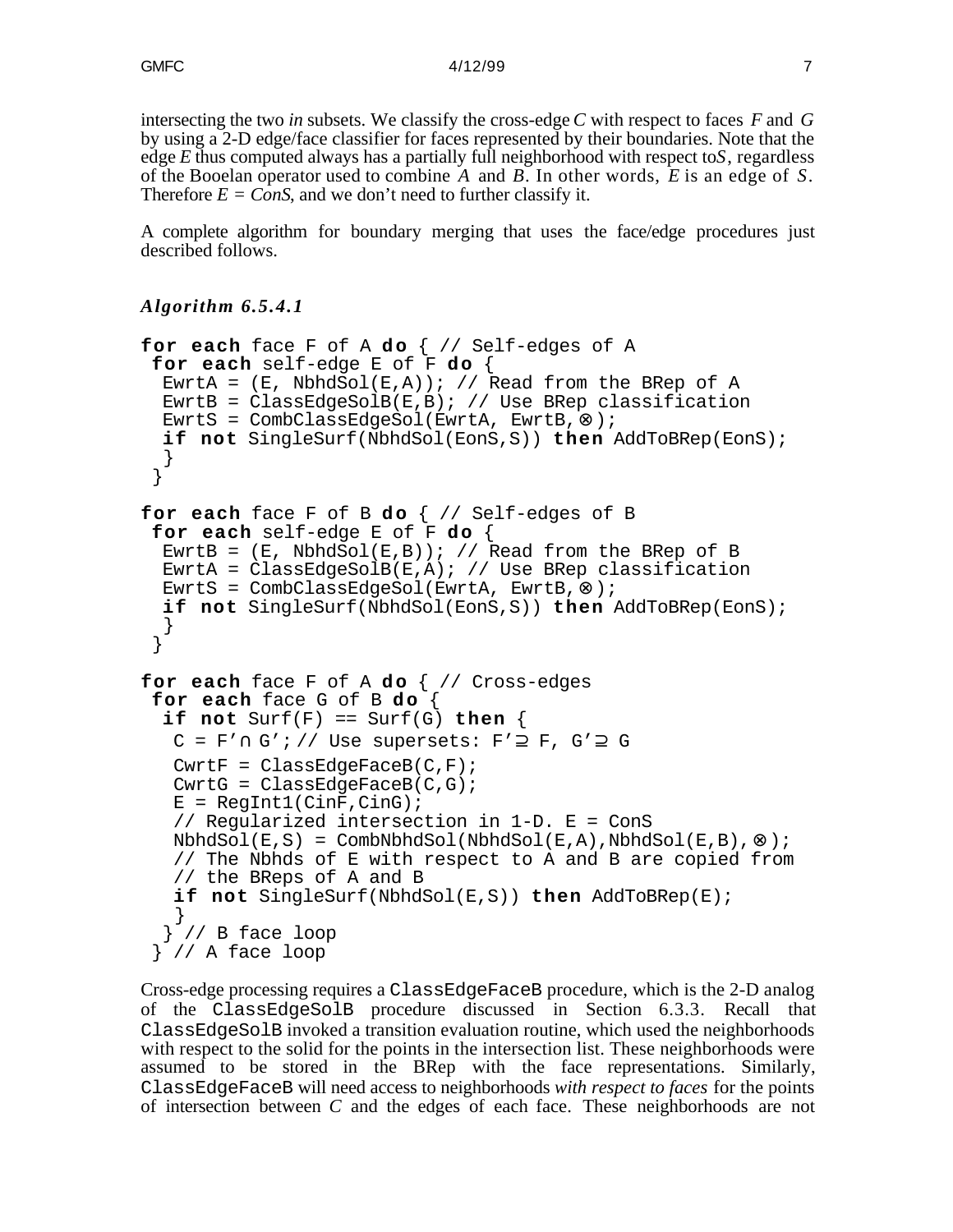

normally stored in the BReps, but they can be inferred from their 3-D counterparts as follows—see Figure 6.5.4.2.

Figure 6.5.4.2 – Inferring a 2-D neighborhood from a 3-D neighborhood

We represent the neighborhood of the edge *E* with respect to the solid as explained in Section 6.4.1—see Figure 6.4.1.3—by an angular sector (or, equivalently, an arc of the unit circle) on the plane normal to the edge. The neighborhood of *E* with respect to the shaded face *F* is represented by a side bit relative to the binormal  $\beta$ , also as explained in Section 6.4.1, Figure 6.4.1.6. To compute this side bit we intersect the binormal with the unit circle. If the intersection is on the boundary of the angular sector that corresponds to the 3-D neighborhood of  $E$ , as shown in 2-D on the right of the figure, then  $\beta$  points towards the face F. Therefore the 2-D neighborhood of E with respect to F is 1. If  $\beta$ intersected the unit circle at an interior point of the angular sector, then the side bit would be 0.

Cross-edges can be inferred from self-edges at considerable computational savings, *for polyhedral solids*. For example, in Figure 6.5.4.1 the vertices that bound the cross-edge *E = ConS* are intersections of either self-edges of *F* with face *G* or of self-edges of *G* with face *F*. It is easy to see that any vertex of a Boolean combination of two polyhedra (and hence any cross-edge vertex) must lie in a self-edge of one of them. The proof is as follows. A vertex of a polyhedron  $S = A$  *B* must lie in at least three faces of *S*. Because of the boundary inclusion relationship, these faces are subsets of the faces of *A* and *B*. Since there are three faces and only two solids, a vertex must lie in at least two faces of one of the solids *A* or *B*, and therefore it must lie in a self edge of that solid.

### **6.5.5 Low-Level Routines**

Let us summarize here the most important computational utilities required by the Boolean operation algorithms discussed in the previous sections for general, curved solids.

• Surface/surface intersections for computing cross-edges.